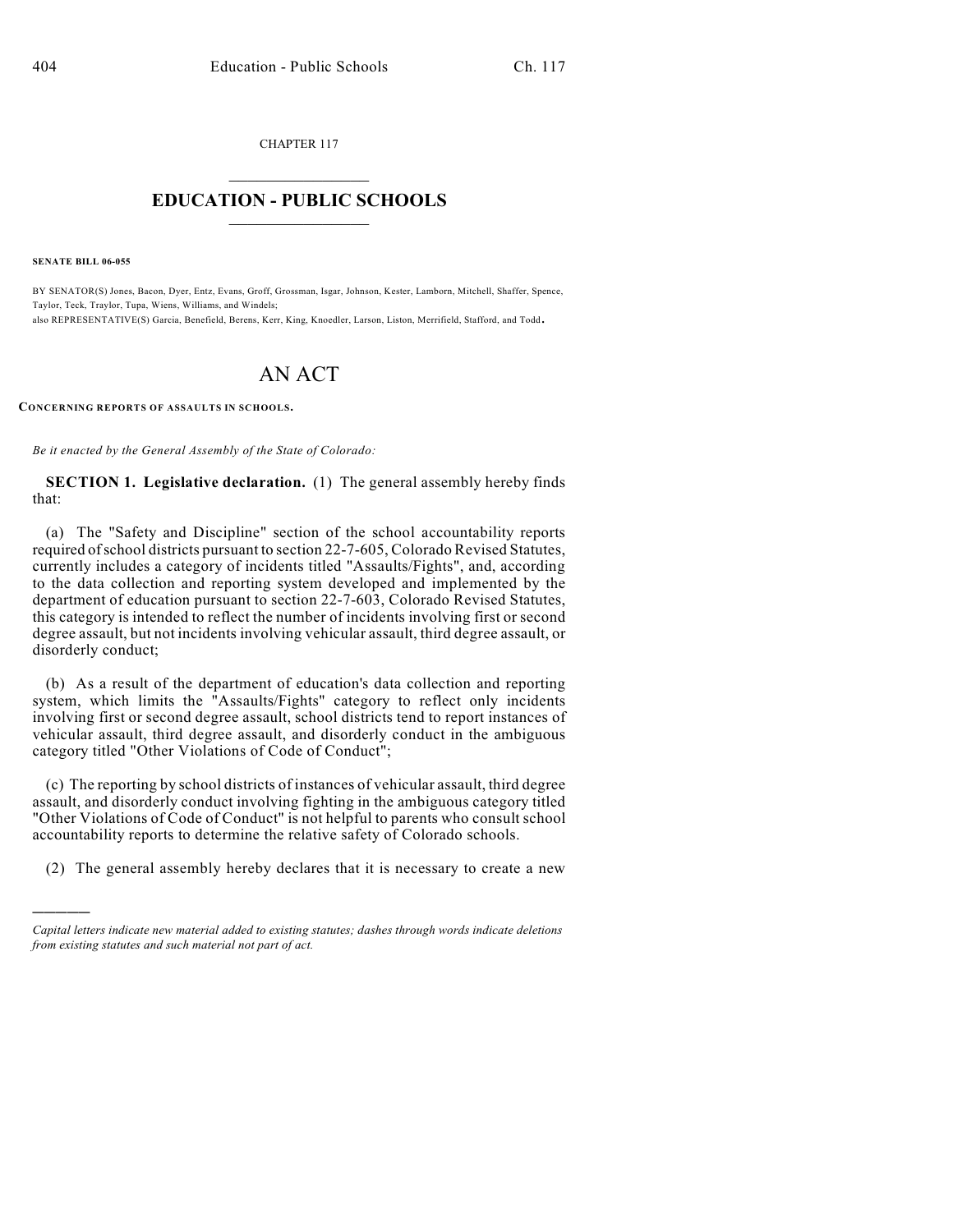"Fights" category that shall include incidents of third degree assault, as described in section 18-3-204, Colorado Revised Statutes, and incidents of disorderly conduct, as described in section 18-9-106 (1) (d), Colorado Revised Statutes, but not incidents of disorderly conduct involving firearms or other deadly weapons, as described in section 18-9-106 (1) (e) and (1) (f), Colorado Revised Statutes.

**SECTION 2.** 22-32-109.1 (2) (b) (IV), Colorado Revised Statutes, is amended to read:

**22-32-109.1. Board of education - specific powers and duties - safe schools.** (2) **Safe school plan.** In order to provide a learning environment that is safe, conducive to the learning process, and free from unnecessary disruption, following consultation with the school district accountability committee and school advisory councils, parents, teachers, administrators, students, student councils where available, and, where appropriate, the community at large, each school district board of education shall adopt and implement a safe school plan, or review and revise, if necessary, any existing plans or policies already in effect, which shall include, but not be limited to, the following:

(b) **Safe school reporting requirements.** A policy whereby the principal of each public school in a school district shall submit annually, in a manner and by a date specified by rule of the state board, a written report to the board of education of such school district concerning the learning environment in the school during that school year. The board of education of the school district annually shall compile the reports from every school in the district and shall submit the compiled report to the department of education in a format specified by rule of the state board. The compiled report shall be made available to the general public. Such report shall include, but need not be limited to, the following specific information for the preceding school year:

(IV) The number of conduct and discipline code violations, EACH OF WHICH VIOLATIONS SHALL BE REPORTED ONLY IN THE MOST SERIOUS CATEGORY THAT IS APPLICABLE TO THAT VIOLATION, including but not limited to specific information on the number of and the action taken with respect to each of the following types of violations:

(A) Carrying, bringing, using, or possessing a dangerous weapon on school grounds, in school vehicles, or at school activities or sanctioned events without the authorization of the school or the school district;

(B) Use or possession of alcohol on school grounds, in school vehicles, or at school activities or sanctioned events;

(C) Use, possession, or sale of a drug or controlled substance on school grounds, in school vehicles, or at school activities or sanctioned events;

(D) Use or possession of tobacco products on school grounds, in school vehicles, or at school activities or sanctioned events;

(E) Being wilfully WILLFULLY disobedient or openly and persistently defiant and OR REPEATEDLY interfering with the orderly flow of information in a classroom THE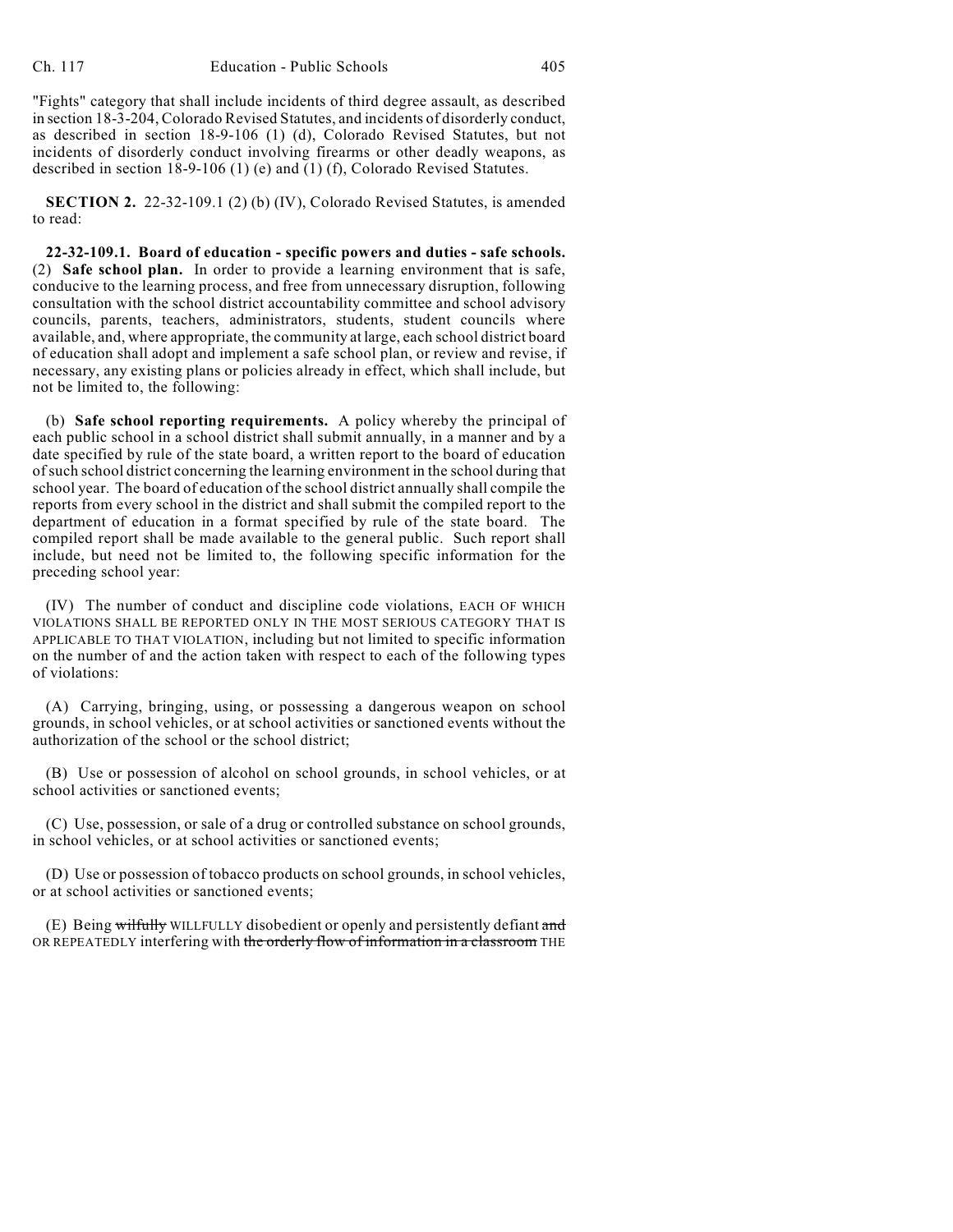SCHOOL'S ABILITY TO PROVIDE EDUCATIONAL OPPORTUNITIES TO AND A SAFE ENVIRONMENT FOR OTHER STUDENTS;

(F) Commission of an act on school grounds that, if committed by an adult, would be considered criminal assault, other than third degree assault FIRST DEGREE ASSAULT, AS DESCRIBED IN SECTION 18-3-202,C.R.S., SECOND DEGREE ASSAULT, AS DESCRIBED IN SECTION 18-3-203,C.R.S., OR VEHICULAR ASSAULT, AS DESCRIBED IN SECTION 18-3-205, C.R.S.;

(G) Behavior on or off school property that is detrimental to the welfare or safety of other students or of school personnel, including behavior that creates a threat of physical harm to the student or to other students;

(H) Willful destruction or defacement of school property;

(I) Repeated interference with the school's ability to provide educational opportunities to and a safe environment for other students COMMISSION OF AN ACT ON SCHOOL GROUNDS THAT, IF COMMITTED BY AN ADULT, WOULD BE CONSIDERED THIRD DEGREE ASSAULT, AS DESCRIBED IN SECTION 18-3-204, C.R.S., OR DISORDERLY CONDUCT, AS DESCRIBED IN SECTION 18-9-106 (1) (d), C.R.S., BUT NOT DISORDERLY CONDUCT INVOLVING FIREARMS OR OTHER DEADLY WEAPONS, AS DESCRIBED IN SECTION 18-9-106 (1) (e) AND (1) (f), C.R.S.;

(J) Commission of an act on school grounds that, if committed by an adult, would be considered robbery; and

(K) Other violations of the code of conduct and discipline that resulted in documentation of the conduct in a student's record.

**SECTION 3.** 22-7-605 (5) (b) (I), Colorado Revised Statutes, is amended to read:

**22-7-605. School accountability reports - format.** (5) **Safety and school environment.** The accountability report shall contain a page clearly marked as the "Safety and School Environment" page containing the following:

(b) **Safety and discipline.** The "Safety and School Environment" page shall contain the subtitle, "Safety and Discipline" and the following explanation: "Safe schools are a top priority for parents, teachers, and communities. Your school's safety and discipline record for the [year] - [year] school year is:". Immediately underneath this explanation shall be a table with the following seven columns:

(I) The first column, entitled "Type of Incident", shall contain the following seven lines:

- (A) "Substance Abuse -- Drugs";
- (A.5) "Substance Abuse -- Alcohol";
- (B) "Substance Abuse -- Tobacco";